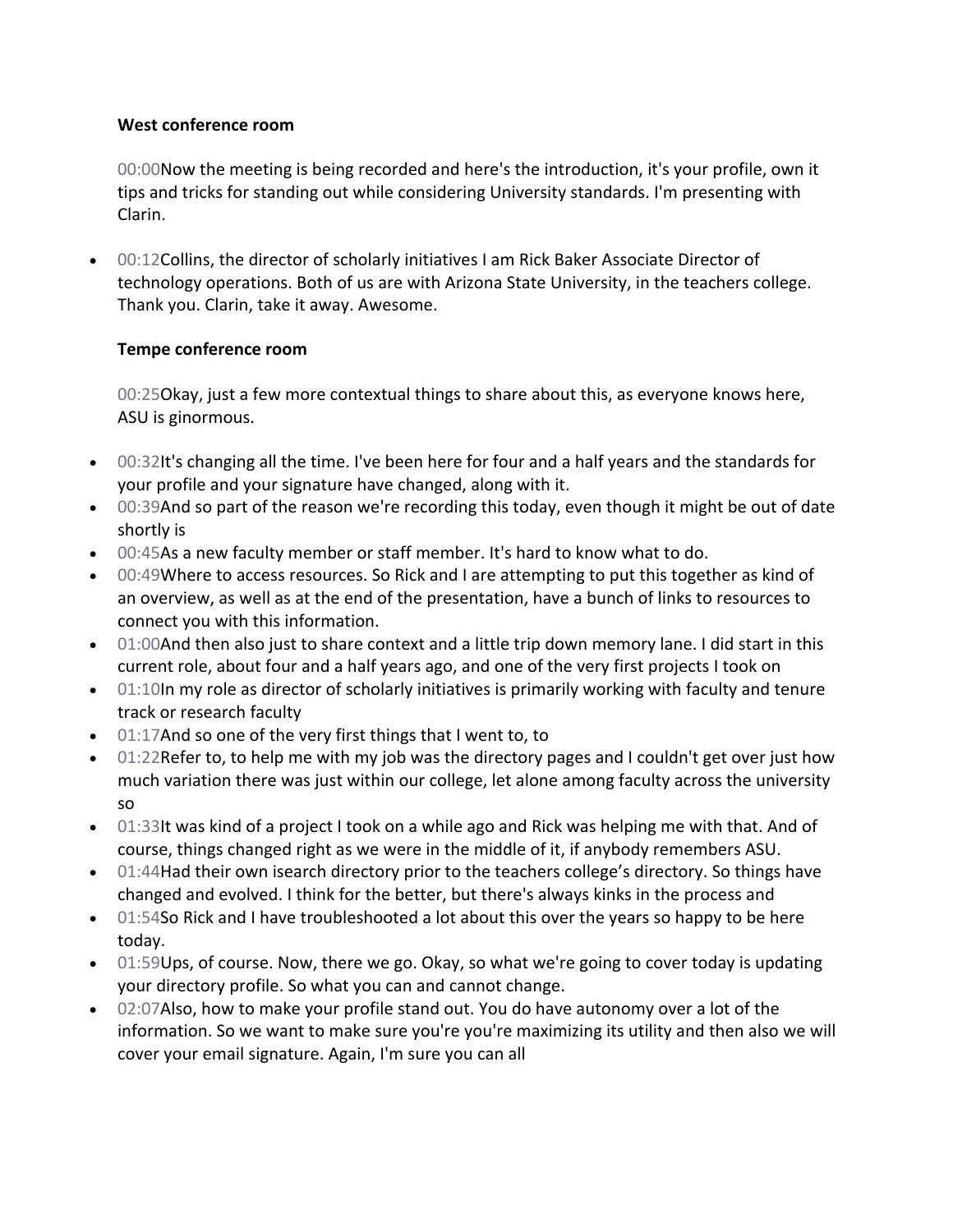- 02:22envision different emails, you've received from people, and it may not even look like they're affiliated with the university. So there's reasons for the standards and we also want to help people get all the information they need from your email signature.
- 02:36So we will start with. And again, I think this will be. We can email this to you. And again, it'll be recorded, so you don't have to jot down all these notes, but these are things that you have the capability of changing on your own: phone number, email address photos and bio info.
- 02:55A lot of this too may be more relevant for faculty. But anything that you can add to enhance your professional profile. So if you've got LinkedIn.
- 03:03A Facebook page that you use for a professional organization or for something related to your work. I would include that. And anything like Google Scholar again Twitter or personal websites but if those are related to your research or your professional job here at the University
- 03:20Expertise areas was a fun one. This was something we tried to narrow down as a college because yes people have very broad areas of expertise among our faculty, but we were trying
- 03:33To kind of put some parameters around it to increase the utility and at the same time, we were doing that at the college level. That was when the merge between
- 03:43ASU isearch profiles and the teachers college profiles happen. So all that work we did to try to condense it down to about 40 areas of expertise.
- 03:50went out the window. And now, as long as somebody else has created it and it's it's available, you can have any expertise area in there that you you find when you search and we'll go through actually how to do that in a moment.
- 04:06You can add photos or videos. Again, these are certain links that will be in different fields of your search profile that you can add
- 04:13You can update your publications and current research activity. If you are on a grant that is externally funded that is automatically populated or added to your profile other activities that you are involved in in publications, you can manually add
- 04:31Links to teaching websites or presentations, Rick. Is there any
- 04:36exchange with Canvas or anything that way that could be connected?

## 04:41I don't

- 04:44Know, I don't think so. I can look into that, but I don't believe there's a like an automatic connection to that.
- 04:50Okay, but this would be more like if you had a website that separate outside of Canvas that you're utilizing
- 04:57And
- 04:59And putting information out.

## **Tempe conference room**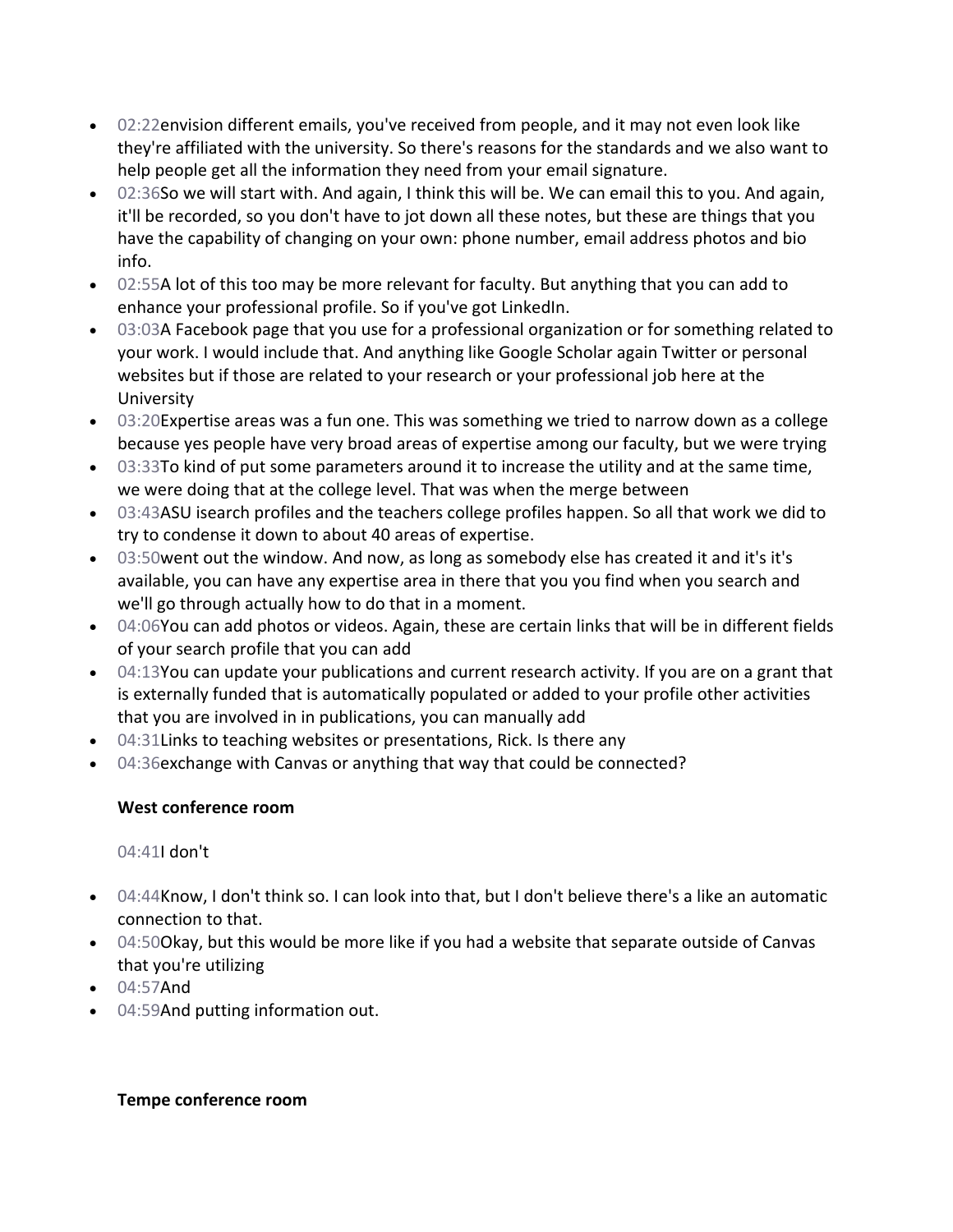05:03Okay. And then, again, this is probably more along the lines for faculty, but any honors or awards editor shifts professional types of things you can add those as well.

- 05:12What you cannot or should not change on your profile your name, although Rick will be covering. If you have a name change what you can do for that college assignment or affiliation. Again, this is
- 05:25Linked to like people softer HR data. So we really cannot change this if you are a faculty member who has a dual appointment or you are
- 05:34An affiliated faculty member those additional colleges can be added to your bio. But the teachers college will be your primary your department, not exactly relevant to our college, but there is some information there that's populated.
- 05:50Position location or mail code. This will be pre determined for you. So if you're hired initially at West, you will be indicated as West faculty or staff and your mail code will be a such
- 06:02You'll notice there are no office numbers included on people's directory profiles or office locations. Because office change so often.
- 06:11The teaching tab is also generated through the registrar's office that cannot be changed, but we have had cases where people notice a class they've taught in the past is not showing up. So if you notice inaccuracies
- 06:26We can contact or you can contact the ASU experience center to make sure that it is accurately put in there but you cannot change that.
- 06:34And then finally, the last one is a headshot we we do, especially for faculty, you are required to have a headshot. It should be professional looking and Rick will cover some options to have a professional headshot taken
- 06:49No selfies or pets, please. The university, the Provost Office actually does review and require faculty to have a headshot. If they do not
- 06:59You will be hearing from somebody on our leadership team and maybe some of you have. So believe it or not, the Provost Office does go through to ensure all faculty, and I believe for adjunct faculty as well or FAs
- 07:10Because this is part of the way we help ensure our students know who to expect for their courses and it's it's just all part of the expectation. So make sure you have a headshot.
- 07:22Okay, so how to make your, your profile standout while my lens on this is for
- 07:29More geared towards faculty, it's still relevant for staff and I'm going to show you a few examples in a little bit.
- 07:35You will notice on your on your tab or on your research on your profile, you have three tabs you have
- 07:41Your bio your research and your teaching again. You can't do anything on the teaching. If you do teach that one is auto generated. So your two options then are for your bio and your research tab and
- 07:53What we have found to be most beneficial for people to truly know who you are and what you do is a very succinct bio
- 08:02For faculty and others can be challenging, especially the more tenured you are the more accolades, you have
- 08:08Certainly don't leave anything out that you want to be in the headlines, but the overall goal is to give an overview on who you are.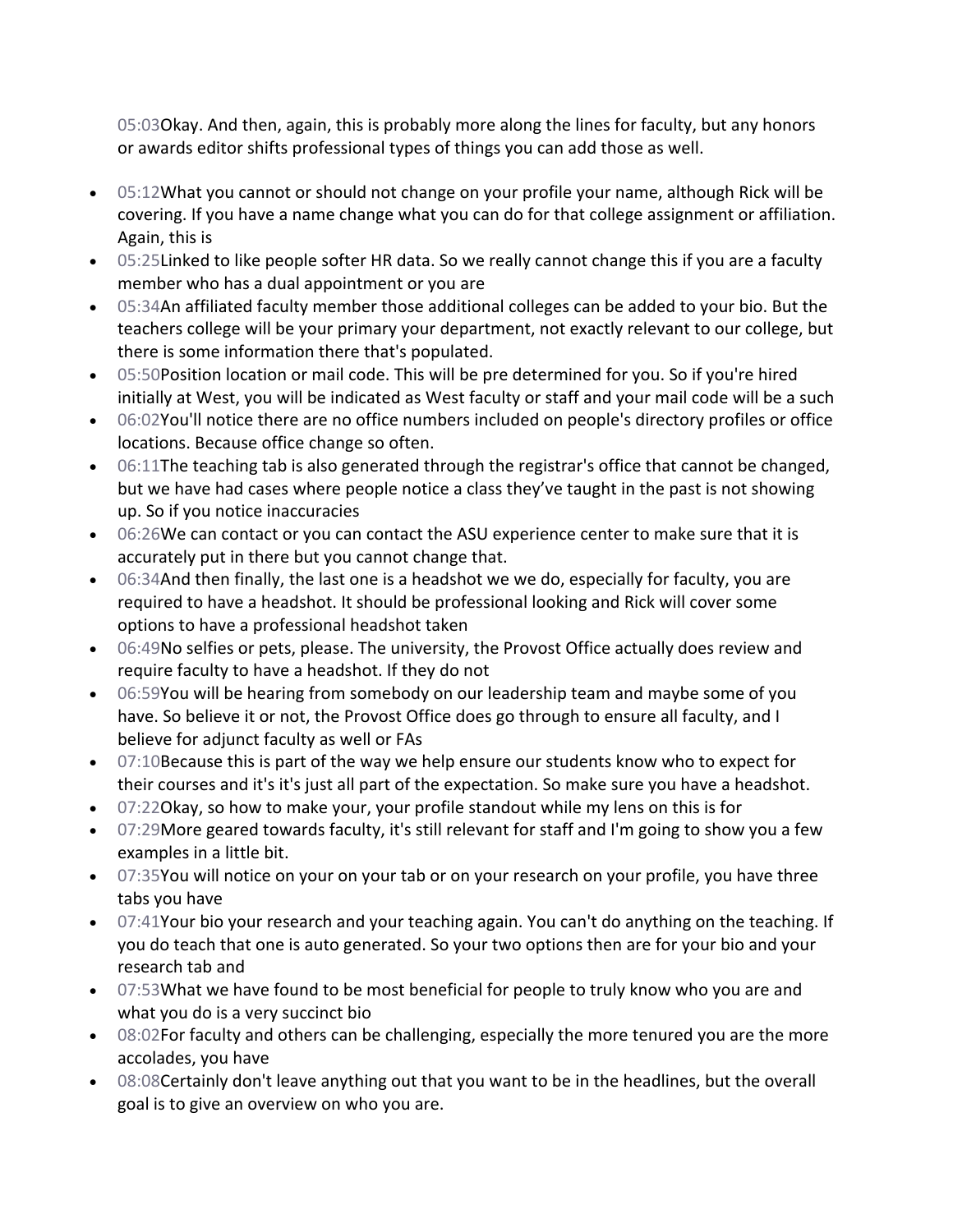- 08:16What your areas of expertise are what you're interested in and you can utilize, you know, additional bios for when you are submitting it for other awards or other conferences, but we really want to try to be as precise as possible.
- 08:32On the research tab, we had started a new format for the teachers college and one of the fields is guiding research questions.
- 08:40And I have found that this is really helpful to communicate to others who are not experts in the areas that you are experts in or that you are interested in
- 08:50For clinical faculty as well. Even if you don't consider yourself a researcher your interest in what you teach can be turned into questions that really help people understand what it is you do and ideally should not contain any jargons that way people
- 09:08Who are not in your area of interest, understand what it is you do
- 09:12Current research projects is another one for faculty who are involved with research projects, this doesn't have to be in depth, again, a few sentences to give an overview on what you're currently working on
- 09:23A lot of staff here and leadership who support you depend on this information. And if you are not grant active, we may not have any other way to know what it is that you're currently working on. So this is very helpful for all of us.
- 09:37In addition to all of us, internal to the college all of this information is extremely important for different audiences at the bottom here, I have considered the multiple audiences. So yes, we use this internally.
- 09:50Even other faculty and students from other colleges at ASU use this to know who you are, what you're interested in.
- 09:57Perspective, especially graduate students use our directories a lot to figure out who they might want to work with or connect with while they're here.
- 10:05marketing communication staff also use this information to see if there's any PR opportunities or any connections to be made with current events and then also the community.
- 10:15You know, this is a public directory. It's searchable. And so we want to make sure that you consider multiple audiences and not only academics for faculty or I'm sorry for staff for your bio. And I'll show you a couple of examples in a minute here.
- 10:30As many of you are probably aware staff titles are not always intuitive. And so it would be very helpful if you include in your bio. In addition, anything personally, you want to share
- 10:43A sentence or two describing your role because titles may not be the most indicative of what you actually do
- 10:50And then last year for faculty the note I have under foundational publications. This is not a CV your directory page is not to be all encompassing of everything you've ever done.
- 11:01I find it most helpful if faculty include some other like foundational pieces or maybe their most recent publications is assuming it's aligned with what your area of research is but no need to constantly update this. That's what your separate CV is for
- 11:20Okay, so I've mentioned a couple times. Now, the difference between the two profiles. So if you were on the Teachers College website you can access the faculty directory, which is the myasu.edu or on the ASU at large. You can search through the directory, which leads you to the I search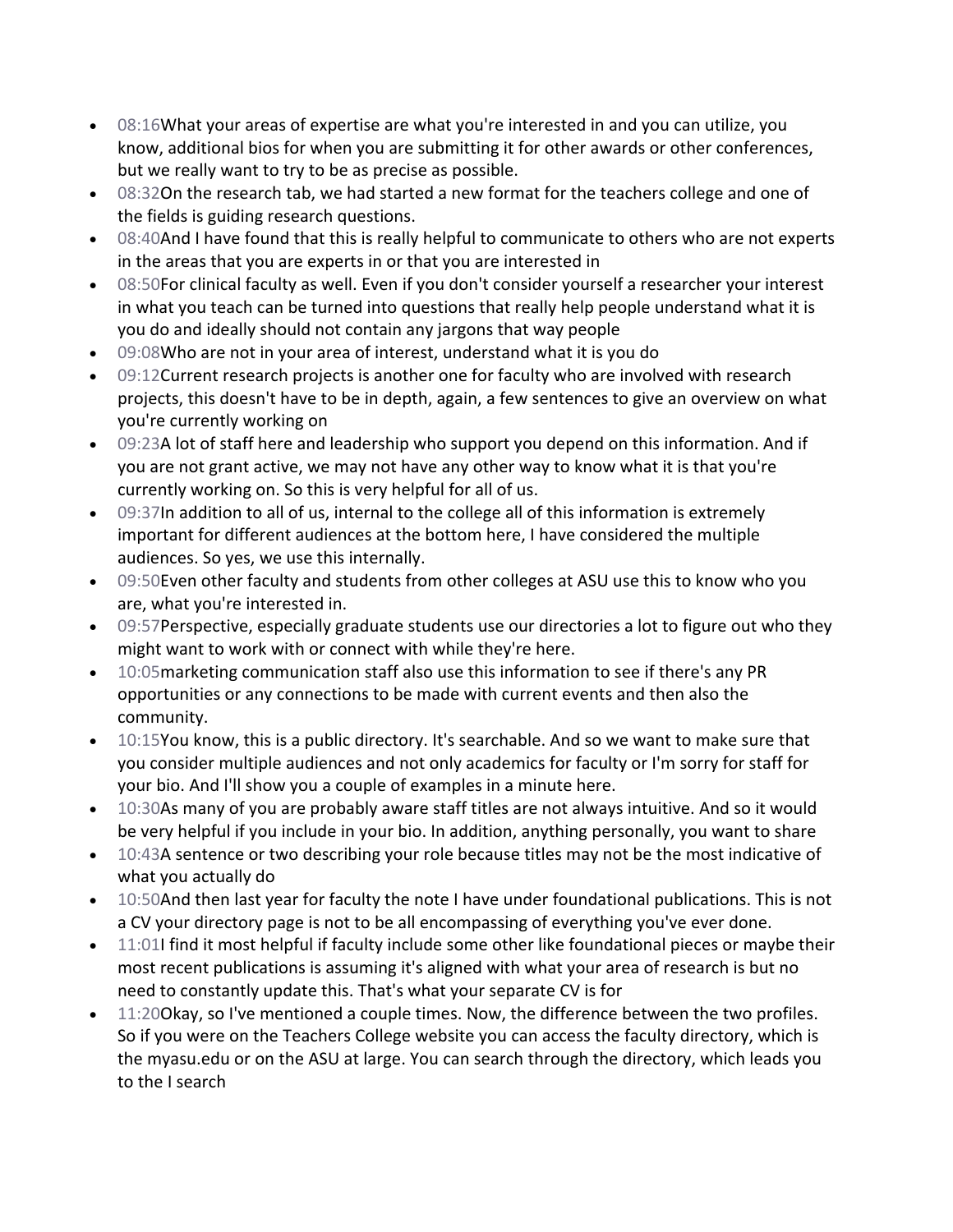- 11:38If you are changing any information you change it on the ASU side you change it on the I searched@asu.edu again Rick will go through the actual how
- 11:48But that's where the changes are made, the way the systems have updated over time. Any change you make on the isearch side.
- 11:55Will be pulled through to the teachers college side, but it can take anywhere from 24 to 48 hours to sync. So if you make a change on something and you're wondering why it's not showing up, it will, it just takes time for the cycles to sink there.
- 12:09Rick. Anything else you want to note about that.

12:12Well, I just, just I think the importance of this is recognizing that there are multiple places that your information is being updated from

• 12:23And that that patience after you've updated something is also important, since it can take a little while for those systems to to sync up in and pull it

### **Tempe conference room**

12:37Up. Okay, so I'm going to show you guys a few examples here. I'm gonna skip out because I pulled him up.

- 12:45 Let's see here. Whoops.
- 12:48Course

### **Tempe conference room**

12:52Alright, so I received permission from a couple of faculty prior to this just share their profiles and I'm going to show one of them to you from each

- 13:01Side of the house. So for example, I have pulled up Carrie Samson, who's an associate faculty. You guys can still see this right, Rick. Yes. Okay. Through the directory. And I know that some of this zoom stuffs in the way. I don't know if I can
- 13:17On the way for a second. So when you log on, is you this my ASU. This is the director. This is where you search for people like a ASU global
- 13:25So I pulled carries up through here again the same information will show through. And the teachers college, but I want to show you a couple features of her profile that I think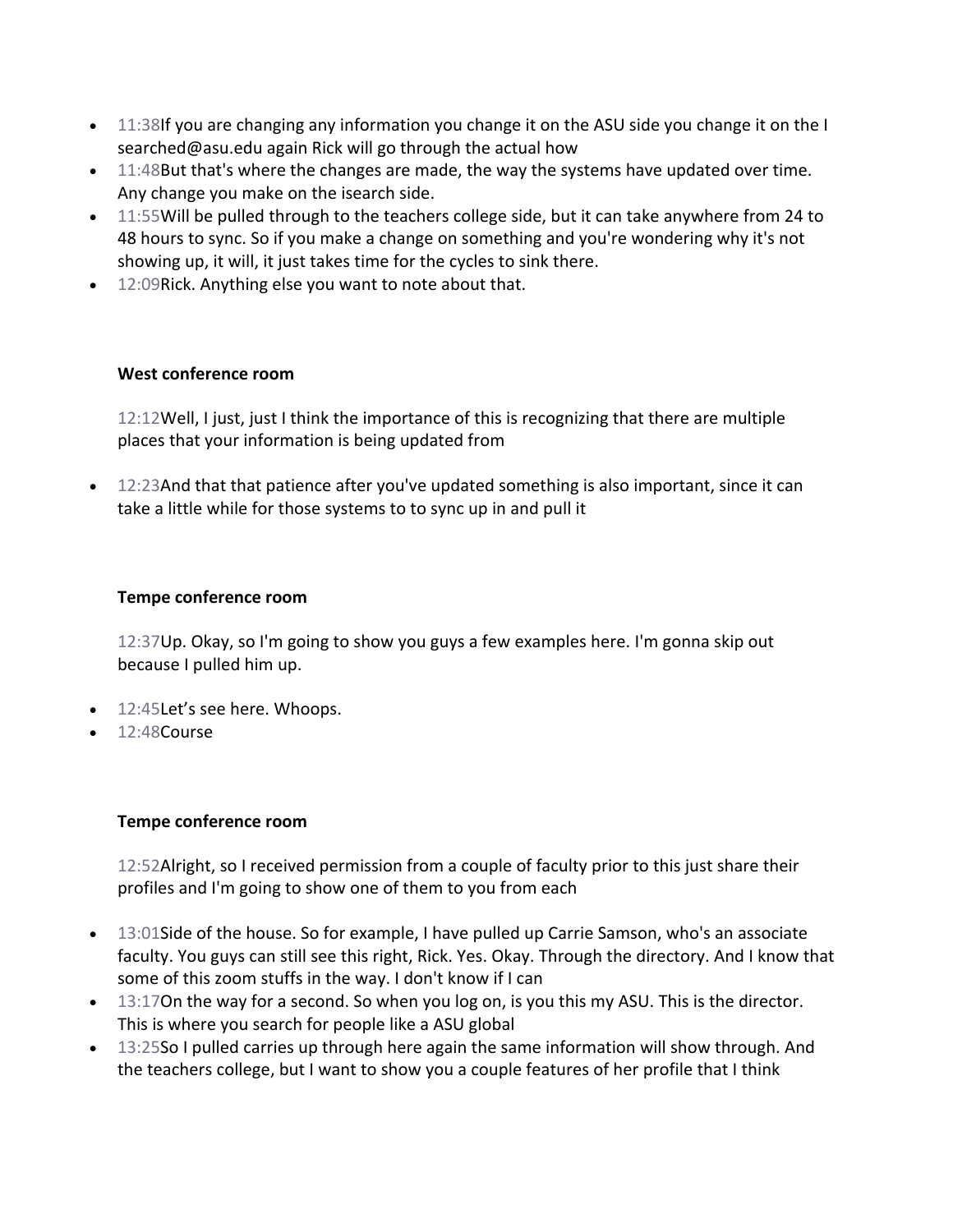- 13:33Are great to model after and then I'll show you. Alternatively, some of the benefits of looking at this information from the Teachers College website. So first Kerry's bio. It's very brief succinct. But really,
- 13:45helps you understand what it is that she's into she includes a link to her CV, which helps kind of offset that what do I include what don't I include so she
- 13:55We presume keeps her CV up to date. You can update this on your own as often as you'd like. And it's still here and accessible.
- 14:04So that's under the bio tab under the research tab you see she's got her link to our Google Scholar profile.
- 14:09She has guiding research questions which again, even if we're not experts in education policy or race and racism in education, some of these questions, I think, are more accessible way to understand what it is that she does so.
- 14:23 Consider turning your, your interest both teaching and or research into questions and then she has three examples or, for example, I should say, of current research projects, but they're like one or two sentences.
- 14:34So just very helpful to dive in and understand what it is that Kerry is currently working on
- $\bullet$  14:39And then the teaching tab again, this is all auto populated. So if you notice anything that's inaccurate.
- 14:45You can reach out to get help. But this is all generated. So the difference. I want to show you, between this side and the teachers college side, you'll notice over here. Carrie has her expertise areas.
- 14:54These again. Anybody at ASU could have these not necessarily education faculty only, but if you click on these from this site. It doesn't take you anywhere.
- 15:05Then I'm going to show you. Alternatively, when you're looking at people within the teachers college site. So again, it looks the same, but this is accessed through
- 15:15 Moving these fields. This is access through our faculty director in the Mary Lou Fulton Teachers College website. So here's Alex Silva.
- 15:22Estrella Silva, who is one of our clinical assistant professors again. She has her bio on here, her education. She does not have her CV on here but she could add that if she wanted
- 15:33 Research Alex is clinical but she is also engaged in research, but what I really liked about her profile is that she adds
- 15:43This kind of couple of sentences to describe her research interests as an instructor in teacher preparation. So again, I think that this is an accessible way for clinical faculty to describe what they're interested in. Even if you don't
- 15:57You know, participate and research to the level that tenure track faculty do you still have interests and passions and that's why you're here and I think it helps communicate to either
- 16:06Other faculty or your students what it is that you're interested in. So again, she's got some guiding research questions and current projects that she's working on as well as a few of her foundational publications
- 16:18So the nice feature of these expertise areas when you're within the teachers college is you can click on these and it will link up with anybody else who identified social justice and education within the teachers college. So if I click on that.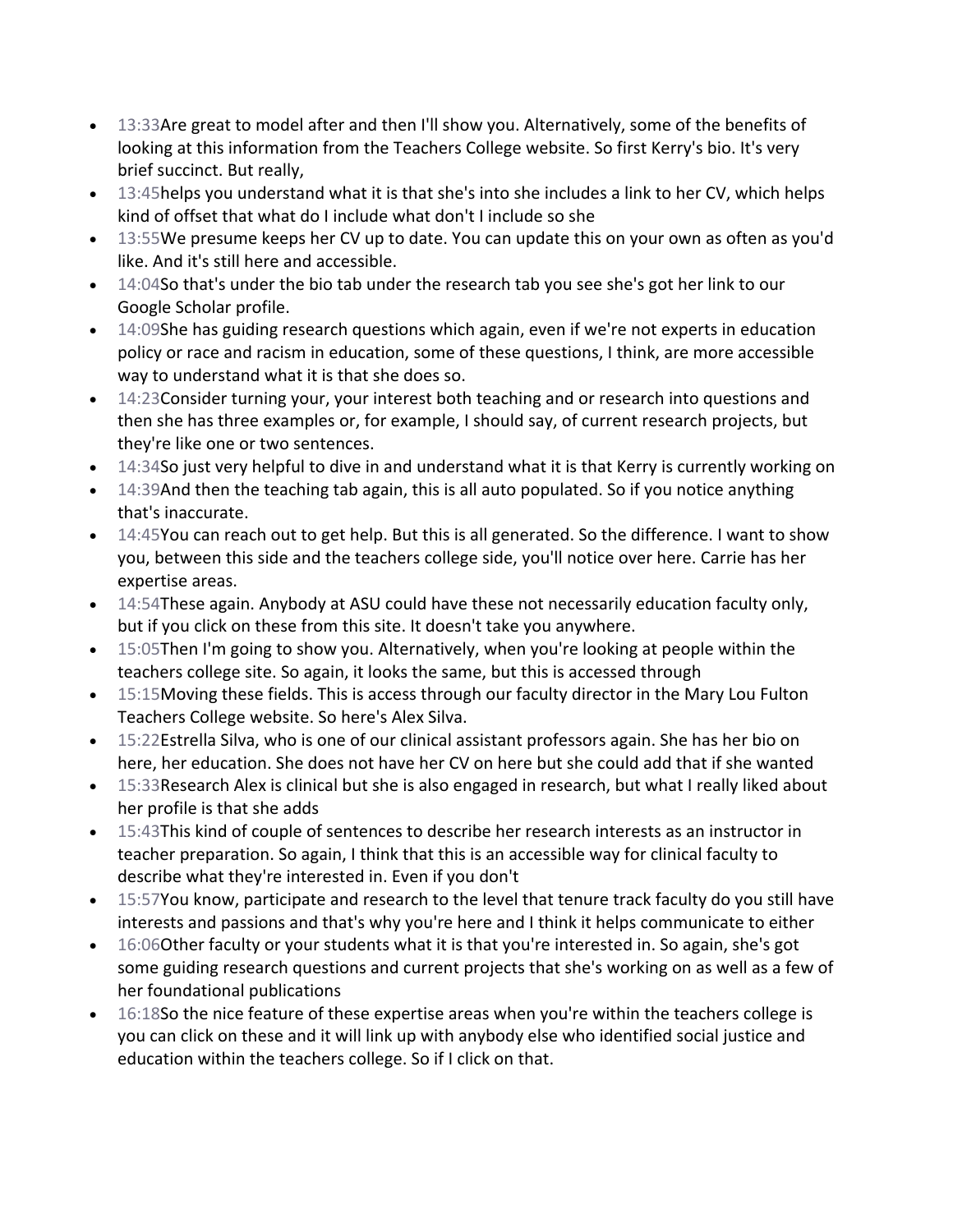- 16:34It will take me to a list of the three other people, Gustavo's one of them. So then you could click and get to his profile, but I'm going to take you back for a second and show you if if we were just at the ASU like the isearch side.
- 16:50It doesn't take you to that list of who else is in those areas. So for me, especially my role at the college. I find that very informative.
- 16:59And a nice feature that our web team has helped enable for us to use that
- 17:07And then the last thing I'll show. So as I am, my staff person. I'm just showing a couple examples here again.
- 17:16So my name my title is director of scholarly initiatives and then you get into that complicated title which. What does that mean, who knows.
- 17:19So what I did is I added a short bio which talks a little bit more to the actual work that I do. So a staff. Again, I just find this really helpful because our titles can be kind of misleading.
- 17:30And then again, I just have a brief bio here. I do still conduct some research, but just very generically. I just put a couple of brief statements to articulate what I am interested in. So I just wanted to share those few examples to show the differences between
- 17:50Accessing bios or directory information from the ASU side versus the teachers college and we do have a few more tools or benefits from a teacher's college side.

18:00Hey Clarin. Before you go on, just for kicks. Can you go back to Alexandria. So, this

- 18:05Yeah profile.
- 18:07I want to know if you look up scroll up a little bit.
- 18:11She has two affiliations that are showing their one MLS Teachers College and the other one is division of teacher prep.
- 18:20Forward slash poly that particular one is a beret affiliation. So it's very, it's honors college that puts those up there. So if you ever see that you have to you only are in the teachers college
- 18:36That's not a separate affiliation within the teachers college out when it's actually various Honors College, that is, that has added you to that.
- 18:46Thing. So if you don't want that on there. If you're no longer associated with the Honors College then contacting them and asking them to remove that would be the best place or best thing to do and i can i can assist you with that, if necessary.
- 19:07Great.

# **West conference room**

19:09So,

- 19:11So there are some video instructions. I think our marketing team went through and Clarin, thank you very much for
- 19:20For going through those
- 19:23That information that was perfect.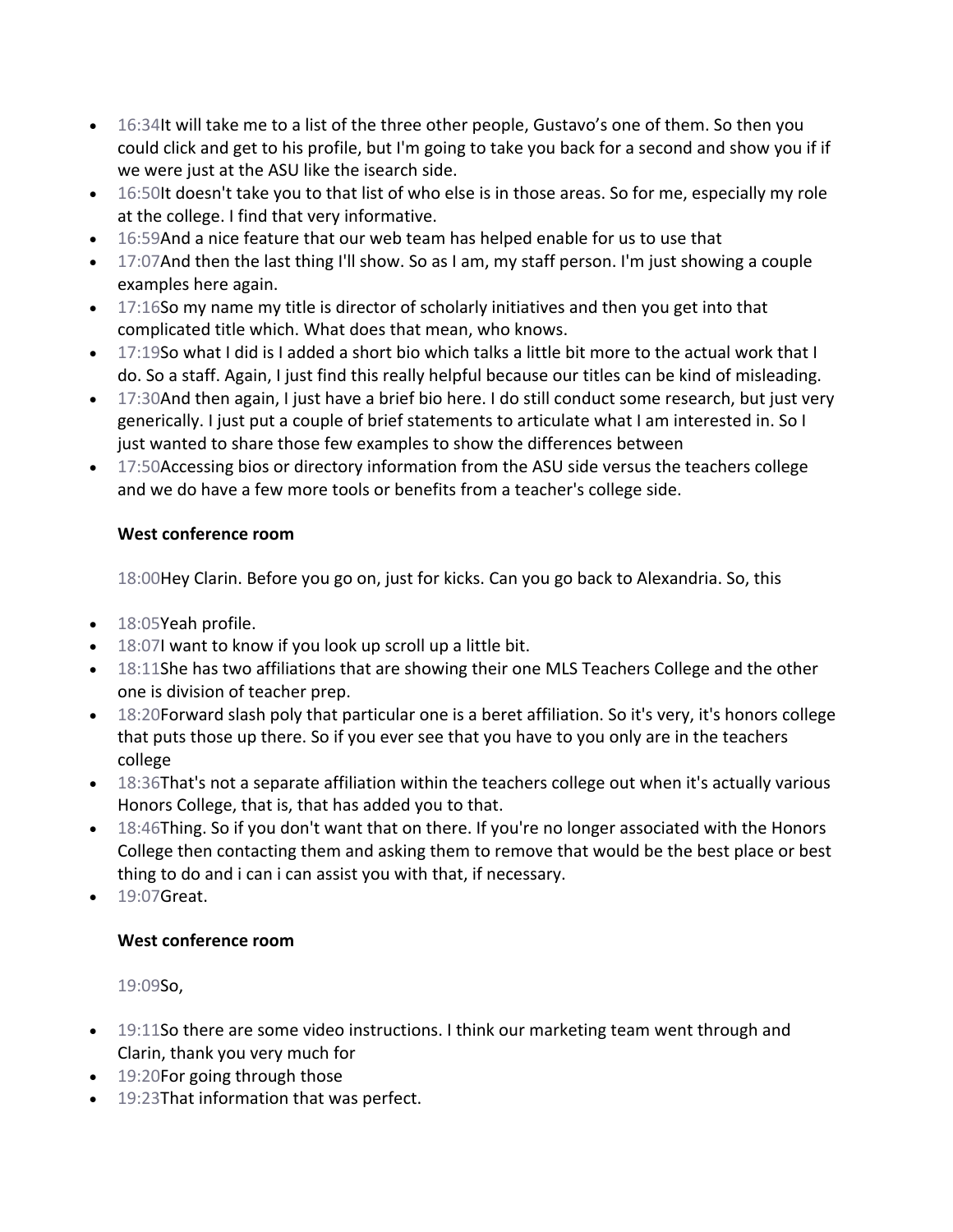- 19:27But our marketing team a couple years back went through and created some video instructions for updating your isearch profile. I'm going to play just a little bit of that for you. We're gonna see how it goes.
- 19:50Thanks for updating your search profile. This video contains instructions on how to make your profile useful for others to learn about you and better understand the work you do.
- 20:00You're also helping to showcase our colleges, a powerhouse of scholarly work knowledge research and 21st century skills. So let's get started. First, go to my search ASU edu slash ASU dash people
- 20:18Or you can just visit the ASU homepage and click the directory at the top right when the search page appears look in the top right corner and click edit my profile.
- 20:29You'll need to sign in your A as you write it. If you haven't already, once you're signed in look to the left for the navigation bar. This is where your information will be categorized.
- 20:41Before you start adding your information into I search, you may find it helpful to create a document with all your responses. So you can take some time to think about your work and research.
- 20:51Then when you log into I search, you can simply copy and paste from your working, Doc. First, click the basic tab. This is where you update your picture.
- 21:00You can use your son card photo or upload a new image, the maximum size for a picture that upload is 800 by 800. You can also update your name, email address fax number and location before you leave the basic tab. Make sure your information is accurate and up to date.
- 21:21Go back to the left column and click the links tab. If you're active on social media or have a personal website you can add the links here. Just remember, this is a place for professional social media links.
- 21:35Not personal go back to the left column and click the affiliations tab, you won't need to do anything in the affiliations tab. This information will be auto populated by ASU.
- 21:47Go back to the left column and click the expertise tab. This is where you list your areas of expertise, adding these to your profile makes it easier for others to identify faculty expertise with our college
- 22:00Start typing your specialty in the field to see if it's available in the drop down and choose the one that best applies to you.
- 22:08These options were influenced by categories for meeting professional education research organizations when another field of expertise clip the maroon add another item.
- 22:22Remember this page is for areas of expertise, not knowledge. Go back to the left column and with the biography
- 22:28On this page, hey Rick
- 22:30Will you pause it a second. Sure

22:38Okay, I was just going to share with people. And I don't know if we have to watch this whole thing this whole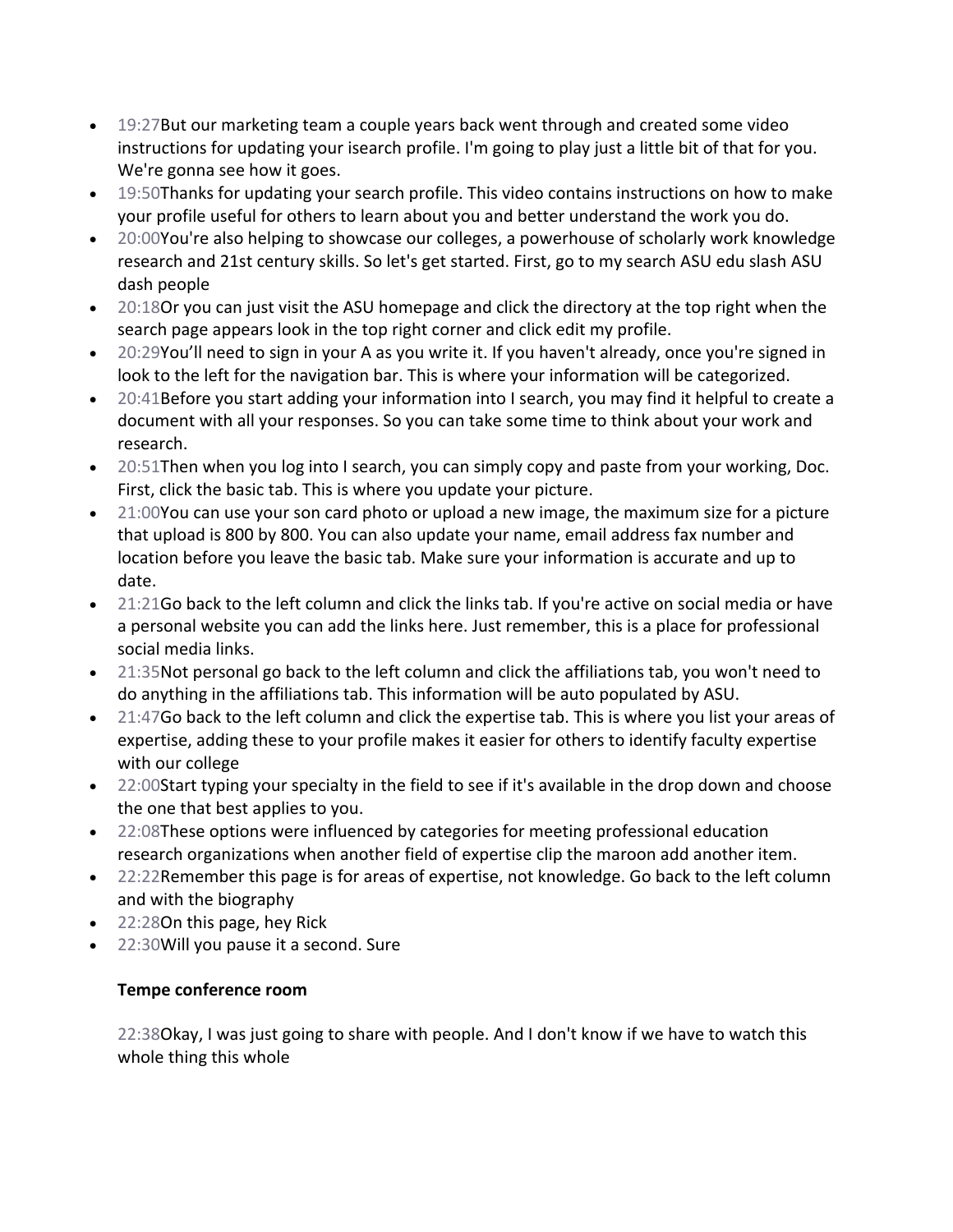- 22:40But right where we are right now. So the bio that they're talking through. That's the main one, but that short bio right there is the couple of sentences. When you search somebody, it shows up right there.
- 22:53So that one can be really helpful to which should again be even shorter than that, and the other profile statement and again for staff. I think that one is really helpful so people know what it is that you do.
- 23:04So, but whatever you do here go straight to the college. Yes. Eventually, not immediately. Yep. Yep.
- 23:10On the college
- 23:16Here you actually can't change anything on the FTC side if you make any changes. It's all through it. This was the other
- 23:25This information.
- 23:27Has been shared with the students.

23:30That I'm not positive. That's a very good note because that's, yeah, I'm here because I

• 23:34Was

## **Tempe conference room**

23:43super confusing. I do have one, we have to go. Got it. So, and I'm actually not positive.

- 23:52If students have access to all the same domains, Rick, do you know that off the top of your head.
- $24:051'm$

## **West conference room**

24:08Sure that they do and

• 24:10But it's going to be fairly similar.

## **Tempe conference room**

24:12Right, well look into it, but that's a really good

## **West conference room**

24:15Point.

## **Tempe conference room**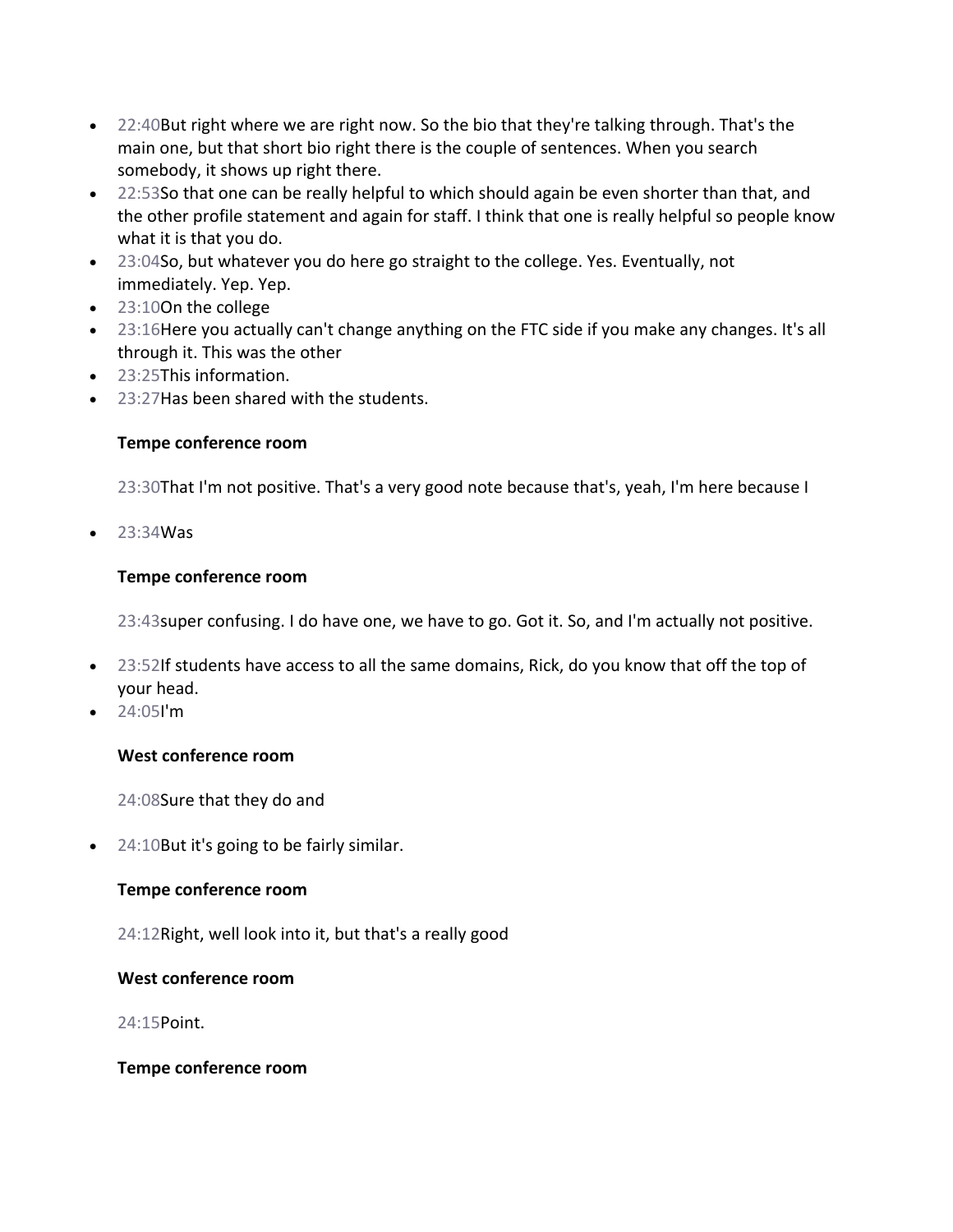24:17It will be super good. Yes.

- 24:20Please, all of our students at the signature should say yes yeah yeah yeah because they have some
- 24:36Degree of
- 24:39Valuations yeah well and then it starts them off in a professional yes what and that way when their job searching people to yeah that's a good note I make that

# **West conference room**

24:52Thank you Gustavo. So, yeah.

- 24:55Alright, so I'm going to go ahead and stop that video you guys can go back and watch that later.
- 25:00And and see what kinds of things you can update why there's some really good tips in there. So it's worth watching. And with that link out to you.
- 25:12But isearch.asu.edu that is the place where you would go to update your profile. The other thing you can do is go in and click on directory. So if we're looking at this at the top of just about every ASU website. You see this same header.
- 25:33Says issue home my asu colleges, schools maps locations directory and sign in these two little pieces are really important when you're dealing with your isearch directory and updating your directory information. So if you click on directory
- 25:50It will take you to a page where you can search for yourself is the I search page you're going to click on faculty and staff and then put in your search term would be your name. In this case it's Rick Baker.
- 26:06And then there there's a set of names that will that may come up, depending upon how many people have a similar name to yours. In my case, Rick Baker and Patrick Baker came up and so I don't know Patrick.
- 26:21 Look for him. At some point, but I'm interested in updating my profile. So I click on that, once I get out to my profile.
- 26:29There's a little button up here at the top that says edit my profile which I can click on and go out to edit my profile to see that, though, I need to be logged in. So if you're not logged in, it'll say sign in.
- 26:47If you're signed in forget what it says. But it may be log out
- 26:54And so those are the, those are a couple of suggestions for you just need to make sure that you're logged in, and then if you're not seeing this maroon button because you're not signed yet.
- 27:04So once we get in here. After listening to Clarin I recognize that I need to update my short bio to say something other than what's exactly right here anyway.
- 27:18And update that a little bit. So I'll try to tell a little story of what I do, if I can figure that out.

# **West conference room**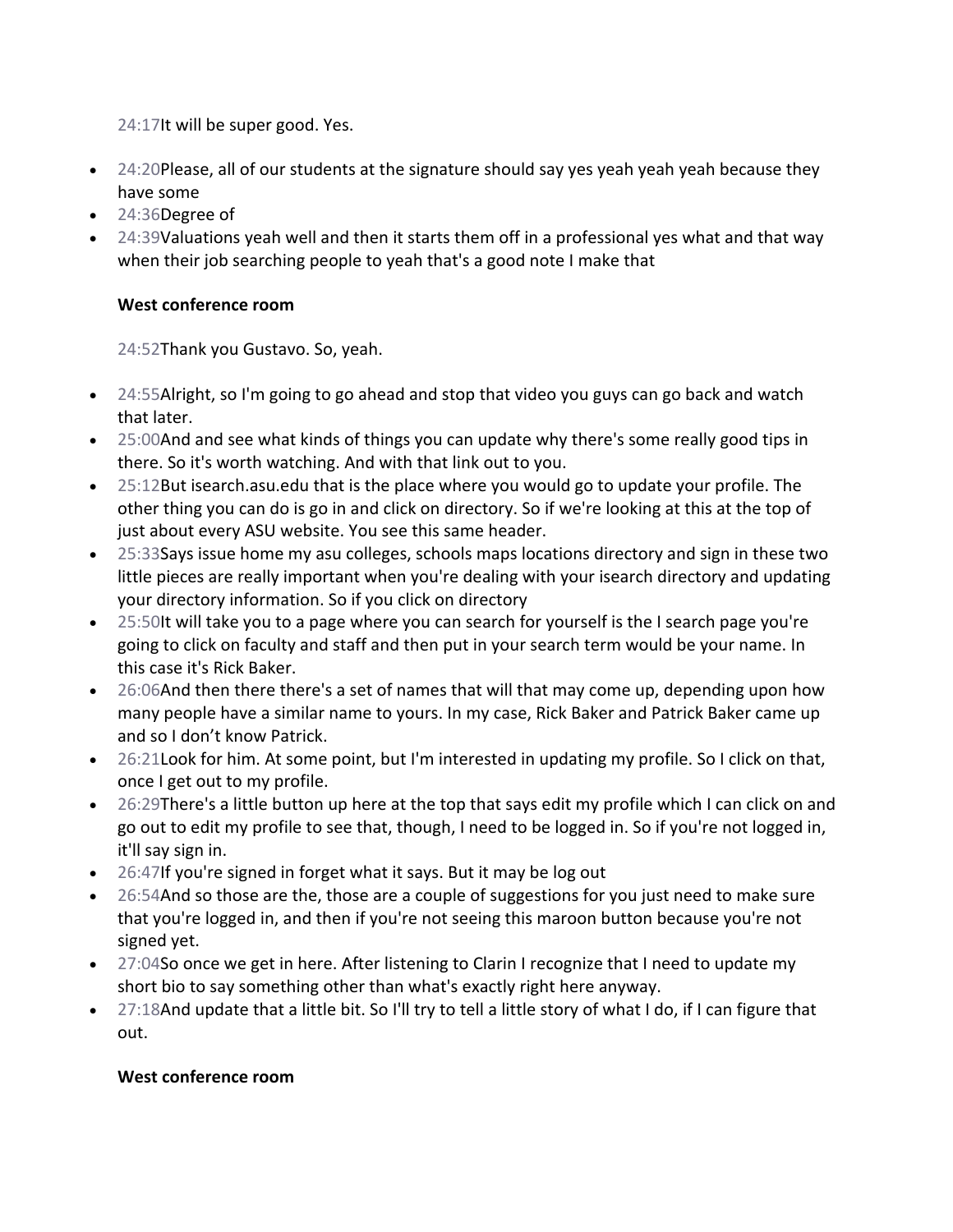27:28Once I clicked on edit my profile. You saw the little video these vertical tabs come up and you can click through each one of these as I click on that a new page comes up and I'll be able to edit those attributes within that page of my of my profile. So that's all on the isearch side.

- 27:50Are there any questions about doing that, what that looks like.
- 27:56Actually, I'm going to take you out real quick and show you kind of what
- 28:13Sorry.

#### **West conference room**

28:20Just for practice.

- 28:25Search for Rick Baker, there I am on click on my name.
- 28:30When I look up
- 28:32It says sign in, but I must be signed in, because I can edit my profile.
- 28:38Let's try and see what happens.

#### **West conference room**

28:40It may come up and say,

#### **West conference room**

28:48So this is my cheesy profile photo that I had taken by the

- 28:52By the professional photographer at ASU, you have the option of going to them and having your picture taken. I'll share some information with you later about that.
- 29:04But I can also select using my son card photo or having no photo at all. But as we learned from Clarin
- 29:11The Provost Office does look through these, especially for faculty and they really want everyone to have a photo and they want it to be a professional photo that's taken by the ASU time of
- 29:28The links, you can go to, again, these are professional
- 29:32links that you can use Twitter, Facebook, Google plus is in here, but I think that's no longer around LinkedIn and personal website those in affiliate affiliations.
- 29:47This comes up and I've got a couple of different affiliations. This one is with Barrett and I can make that my primary affiliation or the other one be my primary affiliation or if I want to hide it. I can select this box and it will hide it on my profile.
- 30:08Notice I can't hide this one because this is my primary affiliation.
- 30:15My expertise areas I have no expertise. So I've not added anything actually I'm staff in don't do a lot of research and So I've not gone in and done anything in the expertise area.
- 30:28And so it's something I might consider at some point. Biography research, teaching public work industry experience all of those. I can go in there are multiple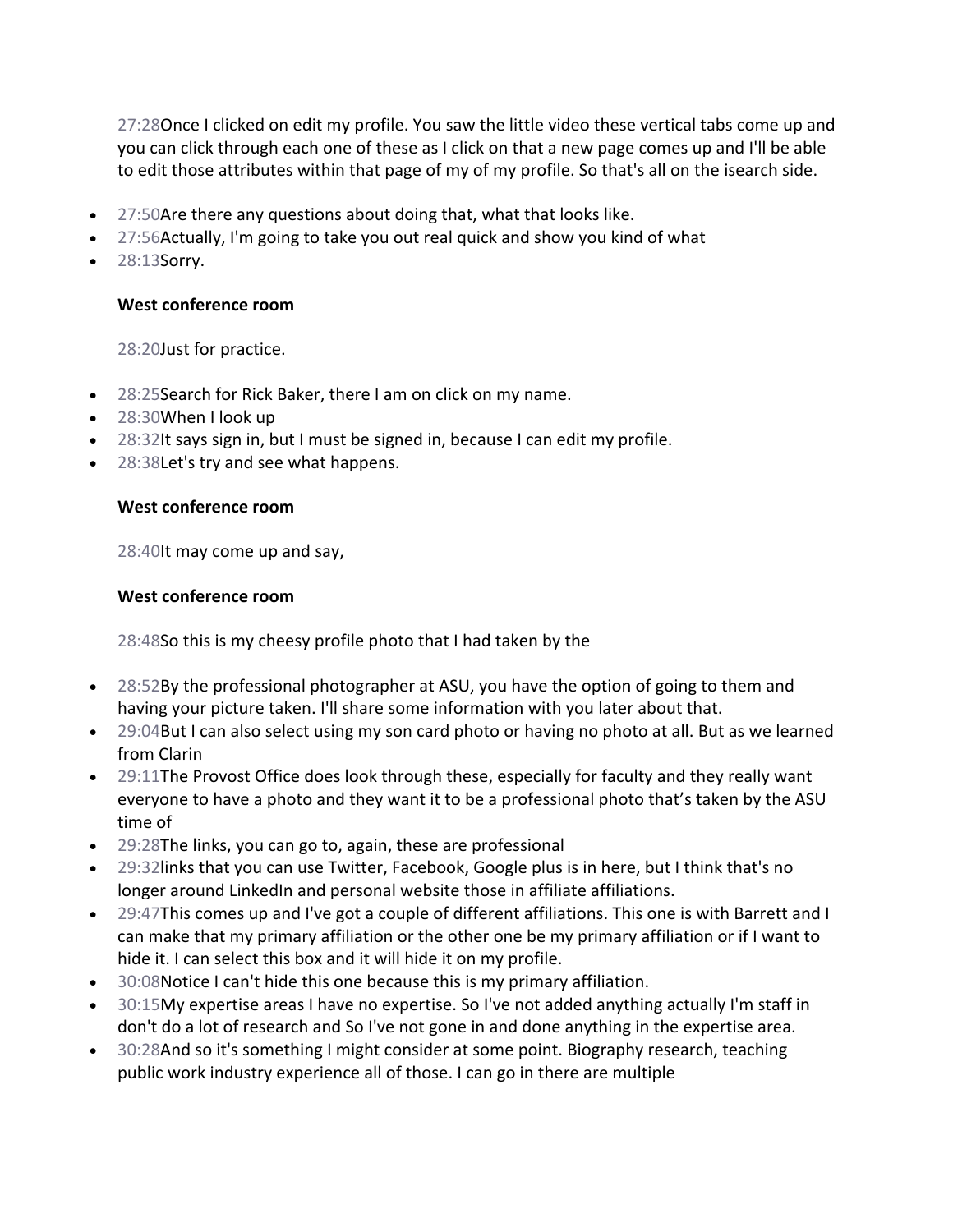• 30:41Fields for me to enter information in. If I so choose. And again, this is all this information is pertaining to your professional existence within ASU. So keeping that in mind in trying to stay adhere to that as much as possible will be very

### **Tempe conference room**

31:00And the only note, I would add is a lot of these are kind of industry specific or field specific. So if you don't know what it means or what should go there, don't put anything there.

 $\bullet$  31:11Mm hmm.

### **West conference room**

31:16So moving along. That's what we can do in the Isearch edit my profile area. Now we're going to go into the my asu because there's a lot of information that we can update that is pulled in from the my asu profile area that we can update and so those

- 31:33hat information is your what your name, looks like you can, your name is primarily going to be identified by HR. They're the ones who can assist you in changing that.
- 31:48If it's necessary. There is a link at the end of this session to change your preferred name and you can reach out through that service now ticket to get that taken care of, or start the process, at least so
- 32:04To actually to get into your my asu profile, you go to my asu. Myasu.edu and login once you get there on the far right, the black bar.
- 32:20Across the top, you're going to click on Profile and brings up a page that looks like this. And then you'll go through. You can view your profile or edit your profile. When you click on edit your profile. It gives you options to go in and edit each of these individual items.
- 32:40Sorry.

## **West conference room**

32:42Scroll button on the mouse is not my friend.

- 32:48The so for your email, you can add additional email addresses so
- 32:57But your primary email address is typically your first name dot last name@issue.edu that is used in your profile.
- 33:07Then it has an option for you to update your addresses your mail address. I use my home email and my home physical address and put that in here.
- 33:19And that's hidden from view from anybody outside of the university and only is viewable by people who have access to this information in PeopleSoft your work address is something that can be updated here that information is seen
- 33:36That information or sorry, the email address shows up here on your isearch profile your physical work address as you enter it here is going to show up here beneath your email address and the phone number.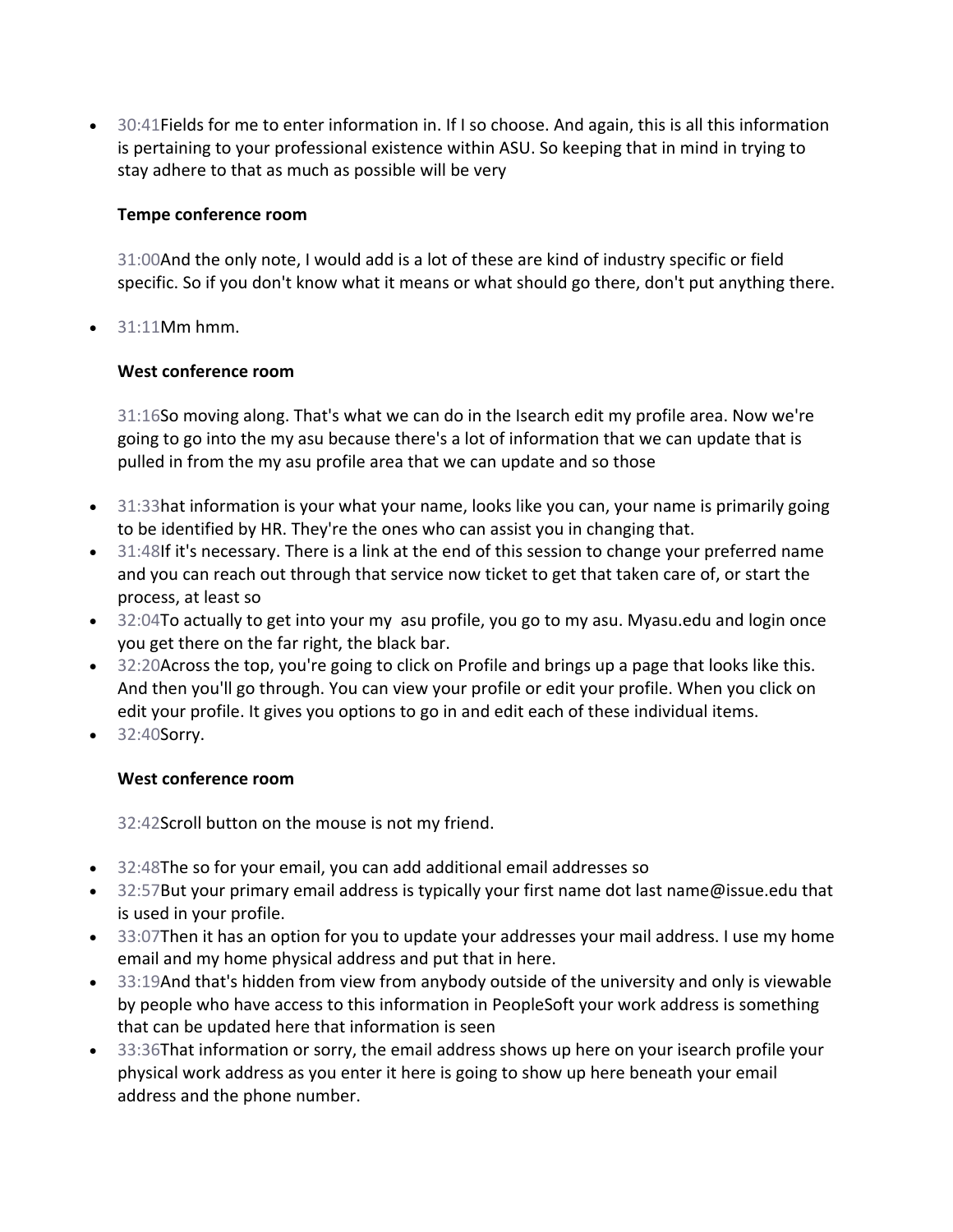- 33:51Comes from the updated my. My.asu.edu and in shows up here in your search profile.
- 34:01The MLFTC Teachers College Associate Director technology operations university staff West Campus Mail code all is updated on the PeopleSoft side in is taken care of. Through HR, so if any of that information is incorrect, we need to
- 34:20Have a conversation with folks in HR get that taken care of.
- 34:25There are other elements that you'll probably want to make sure you've updated in your my asu profile your
- 34:34Your preferences for ASU alerts who your emergency contacts are your password and security. Your if you need to see what your ideas are your nine nine number or your 1000 number or whatever those are. This is a place where you can find that
- 34:53You can verify your social security number, which is why I just took screenshots of this and put it up here. I didn't want my social security numbers showing up for everybody.
- 35:04And then

35:08If you have granted this is actually for students. This my issued guest access permissions. As for students so that they can grant access to their parents so they can see information.

- 35:22Any questions on that before we move on.
- 35:28There are none, we shall go
- 35:29So if you need help on doing this you get it outside of this session and you decide, man. They covered a lot of things really quickly and not fully and I want to see that better.
- 35:43You can go out to brand guide. ASU edu forward slash web standards, forward slash iSearch dash profiles.
- 35:53To that URL and you can find an introduction to the iSearch profiles and how to tab that how to tab.
- 36:03Goes through every one of those elements of your profile and gives a brief description or some things to think about. So it's a nice guide to go through. I mentioned earlier that the ASU brand guide strongly suggests that all headshots be taken by the university photographer.
- 36:20You can request.
- 36:24Those faculty and staff headshots.
- 36:27From the
- 36:30From the photography office. You can see their hours by clicking on that link and it's a mile long. So I just put it there because I knew, nobody would be able to write it out. But if you go out to that brand guide.
- 36:44Link, you can see that information. It's linked out there for you.

## **West conference room**

36:49But it's in computing comments. Typically it's Mondays and Fridays all day long. You can stop in there. It takes about five minutes. It's in computing commons room 125 takes about five to 10 minutes to get it done. They just need to grab a camera and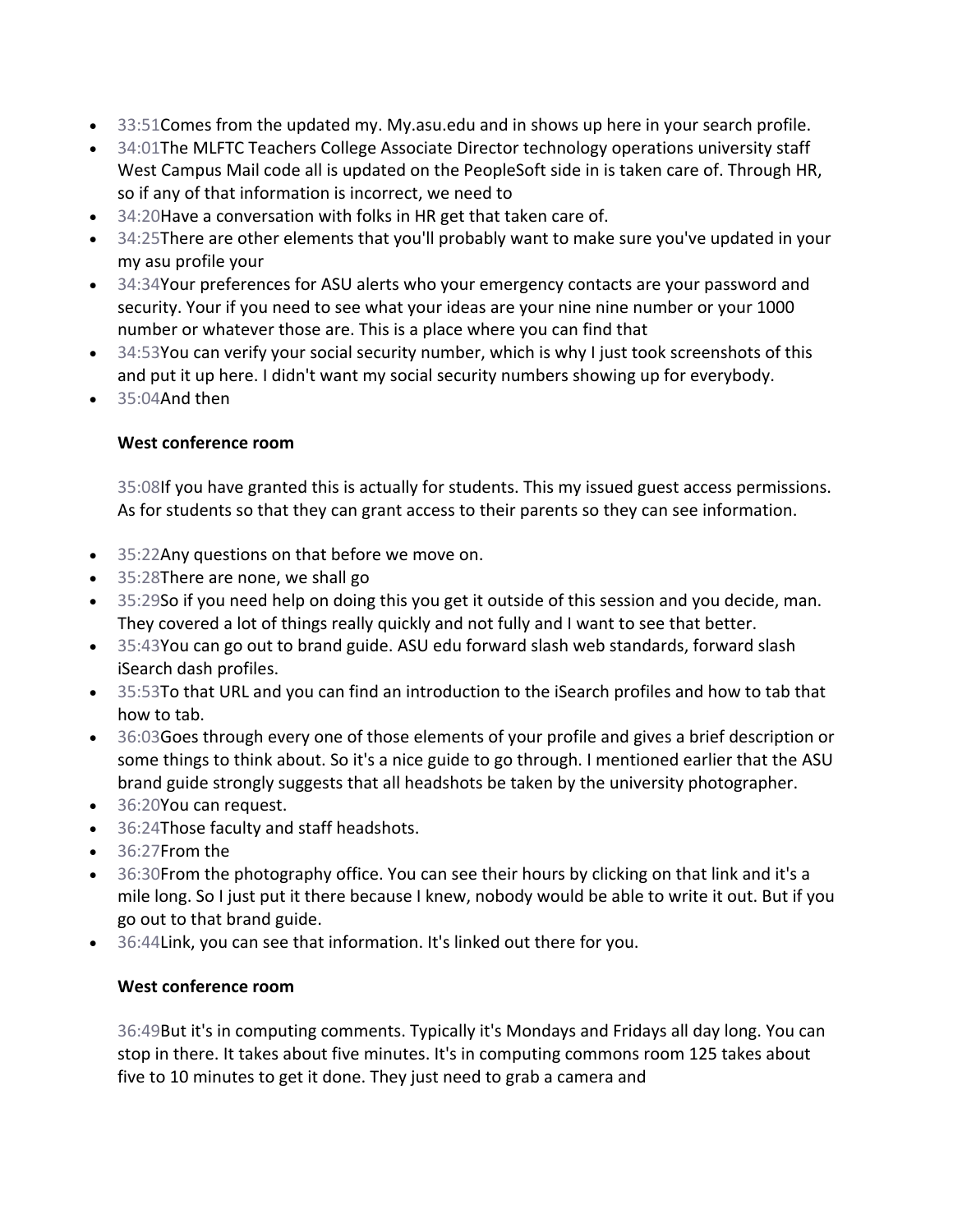- 37:05Take a photo of you and then you get that sent to you via email, and you can
- 37:13You can
- 37:16Then go in and post that in your in your profile.
- 37:21Computer Commons is on Tempe campus is
- 3&:27Right.

37:27Next to core Hall.

#### **West conference room**

37:30No side.

- 37:30It's okay. I just, I didn't know which campus. It was, I'm sorry, it's
- 37:38Yeah, it's on the Tempe campus. And if you're here at West, we may be able to ask marketing if they can take a photo of us. So that's an option as well.
- 37:53Any questions about this or points I missed Clarin?

#### **Tempe conference room**

37:57No know and I'm thinking of the headshot room that was right over with the design school. Maybe that's not computing common is over by the bookstore is and

### **West conference room**

38:06It's over by the bookstore, so it is it's going to be on the first floor 125 they're changing all of that. So you might

- 38:17Check the link and maybe check in with those folks before heading over there and see if that's still there. I know that they're doing a lot of work in computing commona so
- 38:29So,

### **Tempe conference room**

38:35Sorry, recommending I say those are free to so we should figure out for sure the information for professional headshots. Because if anybody needs one like faculty for publication.

• 38:42Or presentation that's available and I'll add that to my notes to for doc students, they should know they can get professional headshots as well.

#### **West conference room**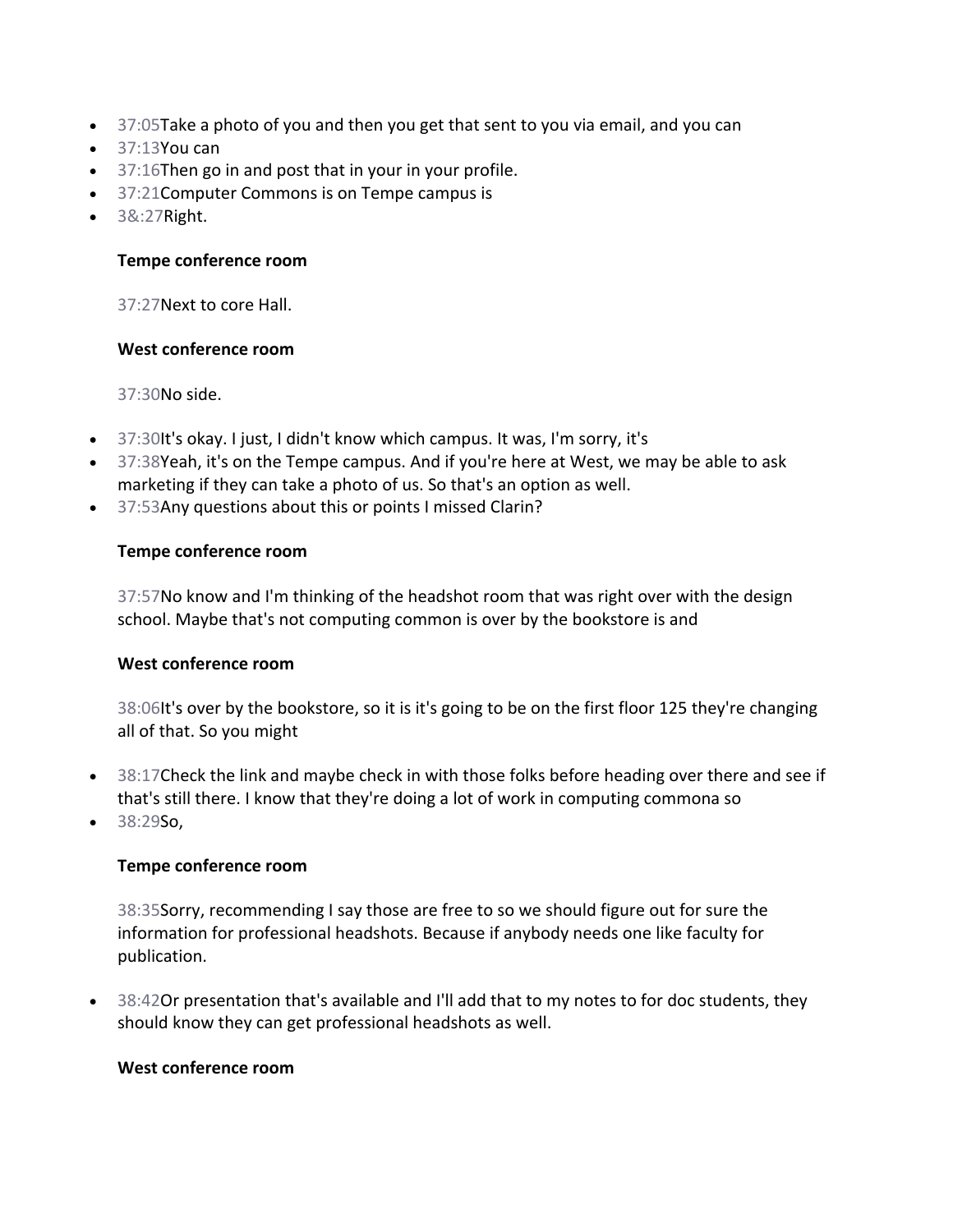38:50So kind of moving away from profiles to an equally important tool that is available to us is our email signature.

• 39:00It is a bigger deal than you think and clear. And were you going to do this or what was I supposed to just

## **Tempe conference room**

39:09Keep on going. I was going to tell our funny story. When you get to it.

## **West conference room**

39:08Okay, so

- 39:10So the email signature really visually shows your affiliation with issue, it goes to the bottom of most of your emails that you send
- 39:20I don't add it to every one of my emails, because I think it is noise on people that already know me and already know how to contact me.
- 39:32And because I have my profile information updated, they can find my contact information easily in other places than the bottom of my email.
- 39:42But if I'm emailing somebody outside of the university, I almost always include that if I'm emailing somebody new within the university.
- 39:51Or within the teachers college I add it so they know a little bit about me and don't have to research me. But if it's somebody that knows me and knows how to contact me. I'm not adding it typically
- 40:03To an email that I would send
- 40:07It also helps to set colleges and offices apart.
- 40:14So in mine. I have
- $\bullet$  40:17Information that says who I'm worth what it is that I do in that type of a thing. So
- 40:25The it's hyperlink so you can get to an email address, you can click on it will go to my email address. It can also send you to a website that
- $\bullet$  40:37That I'm affiliated with. So in the past. I was affiliated with the PLL that was on all of my email. But now that's gone. So I've removed that and now I include education asu.edu
- 40:52On

# **West conference room**

40:54My information or my email signature. Sorry, I was looking at a chat that came in, so

- 41:02So one of the things that as you're doing this is thinking about people that are not in front of a computer, but also using their
- 41:12Their phone if you have your phone number. Put in your email signature. They can scroll down, they can click on that, if they're on their mobile phone and call you directly. They don't have to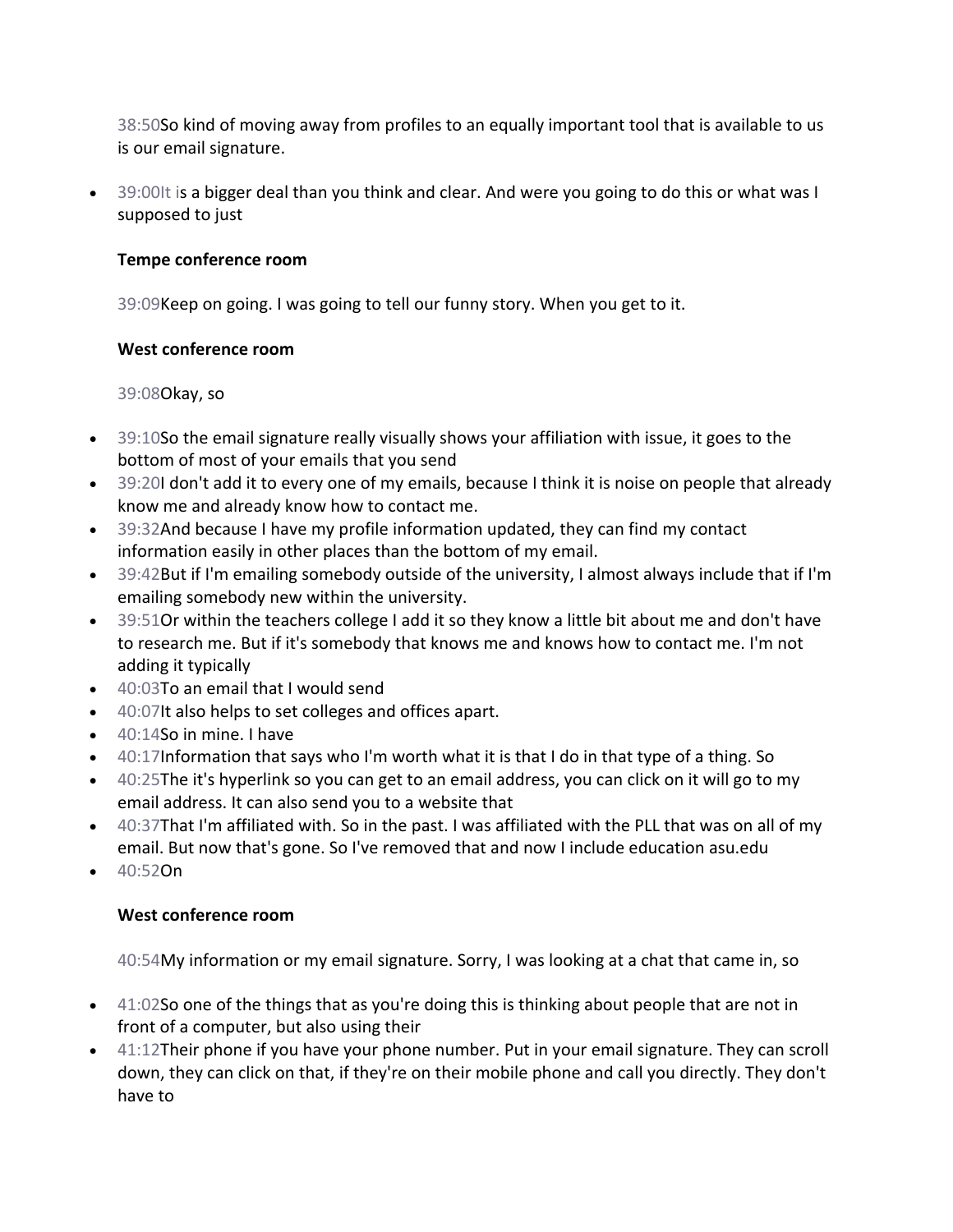- 41:23If it's not
- $\bullet$  41:26It's not on there, then they have to look you up on that number and go, but if you have it in your
- 41:32In your email signature. They can dial that right away website links and those kinds of things, make it easy for people to find out more information out about you and put you in the context of where you work.
- 41:45logos and images. Be wary of adding those in a lot of people like to put those in like to put animated ones in they're very frustrating and troublesome.
- 41:58Especially to people who are on mobile phone because it does not download that it as it as a
- 42:08An attachment. And so they're thinking, Oh, they've sent me an attachment. I need to look at that they open it up. Oh, it's just a logo. So that can be frustrating to the person with whom you're trying to communicate so
- 42:22Trying to eliminate all of the logos and those types of things is really important in the brand guide strongly
- 42:31pushes us not to add any logos on our email signatures.

42:37So my only note to add to this Rick is. So the example here is up to standards and Rick was one of the first people obviously given his role for the university.

- 42:46To update his signature and so rather than figure this all out on my own. I went ahead and copy and pasted Rick's signature and then updated all the fields with my information.
- 42:57But his whole point about the hyperlinks and making it convenient. I did not remove his so even though I had typed in my phone number.
- 43:04When somebody clicked on that they call Rick Baker asking for Clarin. So just a caution to anybody who's going to copy and paste someone's email signature, which looks professional, it might be up to standards and make sure you replace all the hyperlinks with your information.

## **West conference room**

43:17I was getting all kinds of

- 43:20Email. I had no idea.
- 43:23And so is Clarin there? Why are you calling me?
- 43:26That was fine and kind of a, we had to figure out how that happens. So give us a fun afternoon of troubleshooting.
- 43:38But thank you for that point Clarin. Yeah. And so again, brand guide.edu go there to learn about email signatures and get more information.
- 43:52The printing imaging lab really cool people went out and created and
- 43:58An email signature generator for everybody in ASU to use it. Is it will actually configure your information.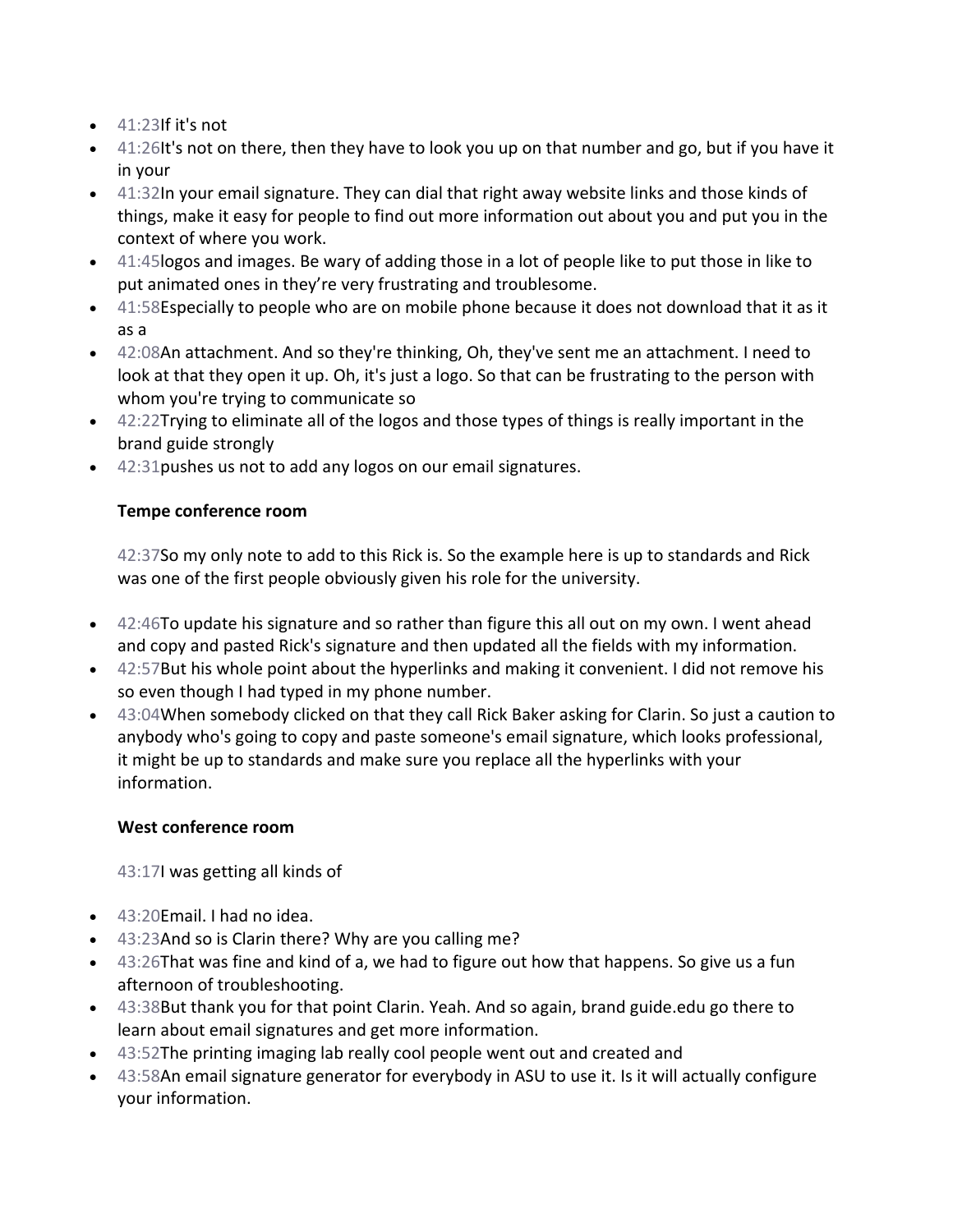- 44:10And make it all standard and put it in the appropriate email signature format it walks you through the process of creating your brand your own brand email signature. In fact it auto populates
- 44:24Most of the fields. The form fields. If you just put your asurite in and it auto populates that and then you can go in and adjust those things if you need it. If you need assistance doing it. There's a phone number there and an email address there. One of the things that
- 44:42That the college
- 44:46A lot of people in the college have been putting as a custom statement.
- 44:50Is creating knowledge mobilizing people and taking action to improve education, you'll see that at the bottom of a lot of email signatures for people within the College. So I'm going to take you out real quick and show you that the signature generator
- 45:12Sharing

45:18So if I go into this area right here and I put

- 45:28My asurite in and submit
- 45:34It goes in and populates all of these fields. Now, most people don't know me as Richard, so I'll go in and I'll update that and say, Rick.
- 45:46Baker, so I can go in and adjust these. Notice also, this says Assoc Director, Technology Operatio, so
- 45:56You need to check for abbreviations, you need to go in and adjust those things. So I would do that. And if I needed to add an additional line. So if I have multiple roles, I can do that. So just click on add additional line or subtitle or sub department. I can put in there as well.
- 46:17The address line mail code 1252 I can put in. I think I put a PO box in here on mine. And then it also has line three Glendale Arizona 85306 or I could put in the physical address of our location.
- $\bullet$  46:37And then I can update the contact info phone number. If you have a fax if youstill use one of those. If you want to put your cell phone number in here if you want to put a website in I suggest the education.asu.edu
- 46:52Putting that in the email address is pre populated for me. And then the custom statements. This is where you might add that little custom statement that I told you about. That is the tagline for the teachers college you click on that and it gives you
- 47:11asks you, Is this a URL. I'll say no and then you can add your copy and paste your custom statement in here and
- 47:21Then you can add social media.
- 47:26As many as you want. So, Instagram, Snapchat. You can see all the different ones that are here slack Google Plus Google Scholar, etc, etc, etc. You could add as many of those as you wish, just
- 47:42Try to make it the ones that you use that are professional don't just try ensure that they are your professional connections for those social media.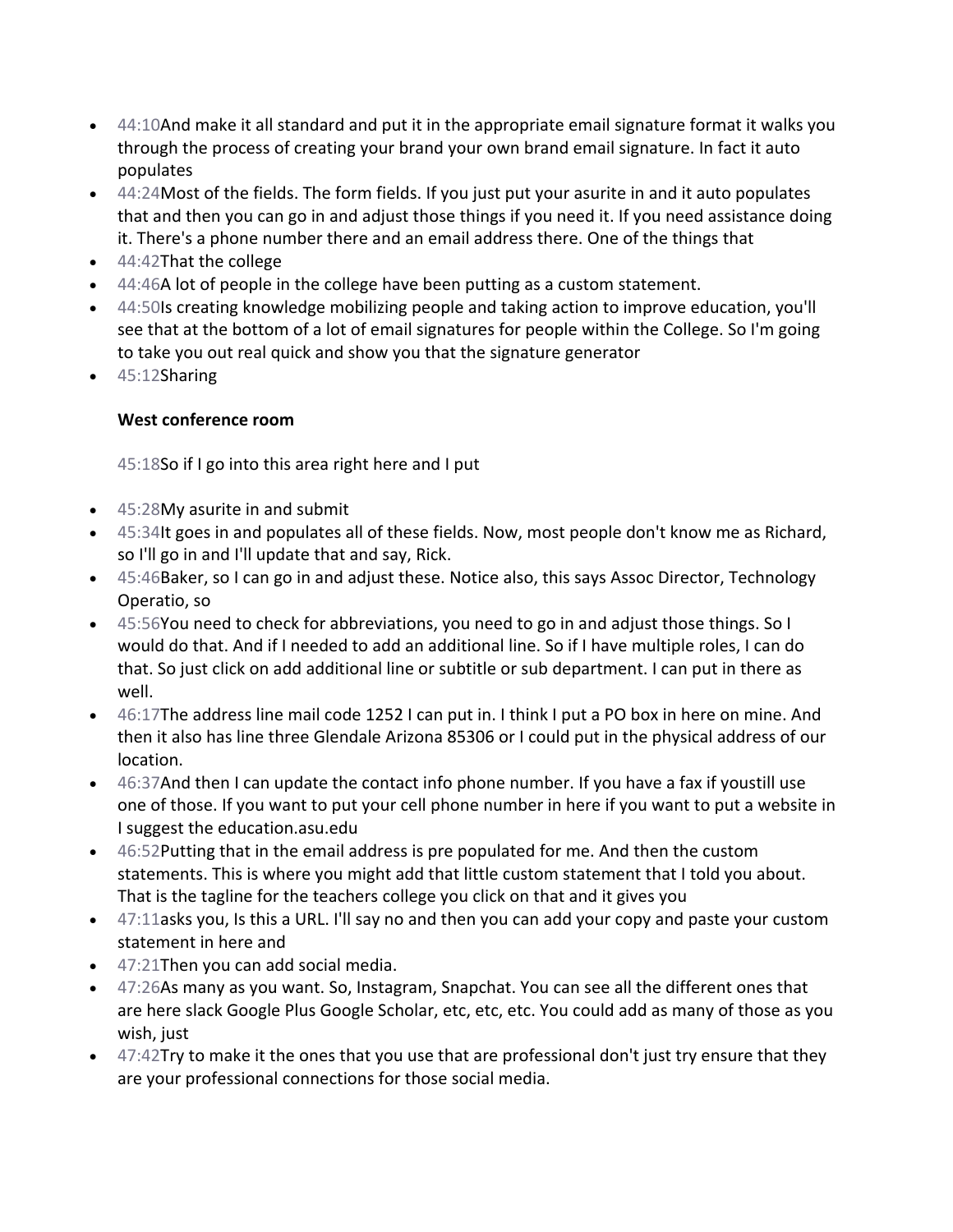- 47:53And then you can choose an additional footer number one in innovation campaign ASU 2020 or you can just select blank my preference was blank. But that doesn't mean you need to do the same. You click on generate
- 48:10It asks you to verify or say hey you know this is going to happen. It gives you a signature.
- 48:17You can actually, if you click on copy your signature, it will select everything you can go in and copy it.
- 48:27And then you can go into your email outlook and and drop that in or if you're using whatever your email client is that you're using. You can go into the tools and set that up if you need help with doing that.
- 48:44We can we can supply some assistance for that as well.
- 48:54Any questions about that before I move on. Moving on then.
- 49:07Thank you. Teresa.

49:08Alright, so

- 49:16 So to create your or update your email signature. There's a link. It's the print.asu.edu forward slash EmailSig
- 49:24I don't know if it is case sensitive. But notice that the email the E is capitalized and the S is capitalized in Sig
- 49:37These are some of the examples you can see the one on the left is blank for the footer, the one in the middle, has the asu number one in
- 49:53Innovation and the third one is the campaign issue 2020 so kind of the way those look
- 50:04So if you need help with any of this first place to turn is the asu experience center. They are there 24 hours a day, seven days a week 365 days a year.
- 50:15There's always somebody friendly there to take your call and to assist you with anything. I would love to help everybody
- 50:22But I'm only one person. I'm not available, Unfortunately 24 hours a day, seven days a week, and every day of the year you appreciate sleeping and my wife and my new puppy like to see me once in a while so
- 50:37And I'm sure the same is true for Clarin.
- 50:42We're, we're willing to help, but really would like for you to turn first to the asu experience center, aka help desk, they're great and know a lot about a lot of different things.
- 50:57You can chat, you can create a ticket or you can call them.

## **Tempe conference room**

51:02And the only thing I would just add to that is, this is meant to be empowering as well. I know in prior years faculty did not have the ability to change things and that's had to find someone to help them, which

• 51:14As you can imagine, was frustrating on both ends. So it is great that you all you have this all at your fingertips.